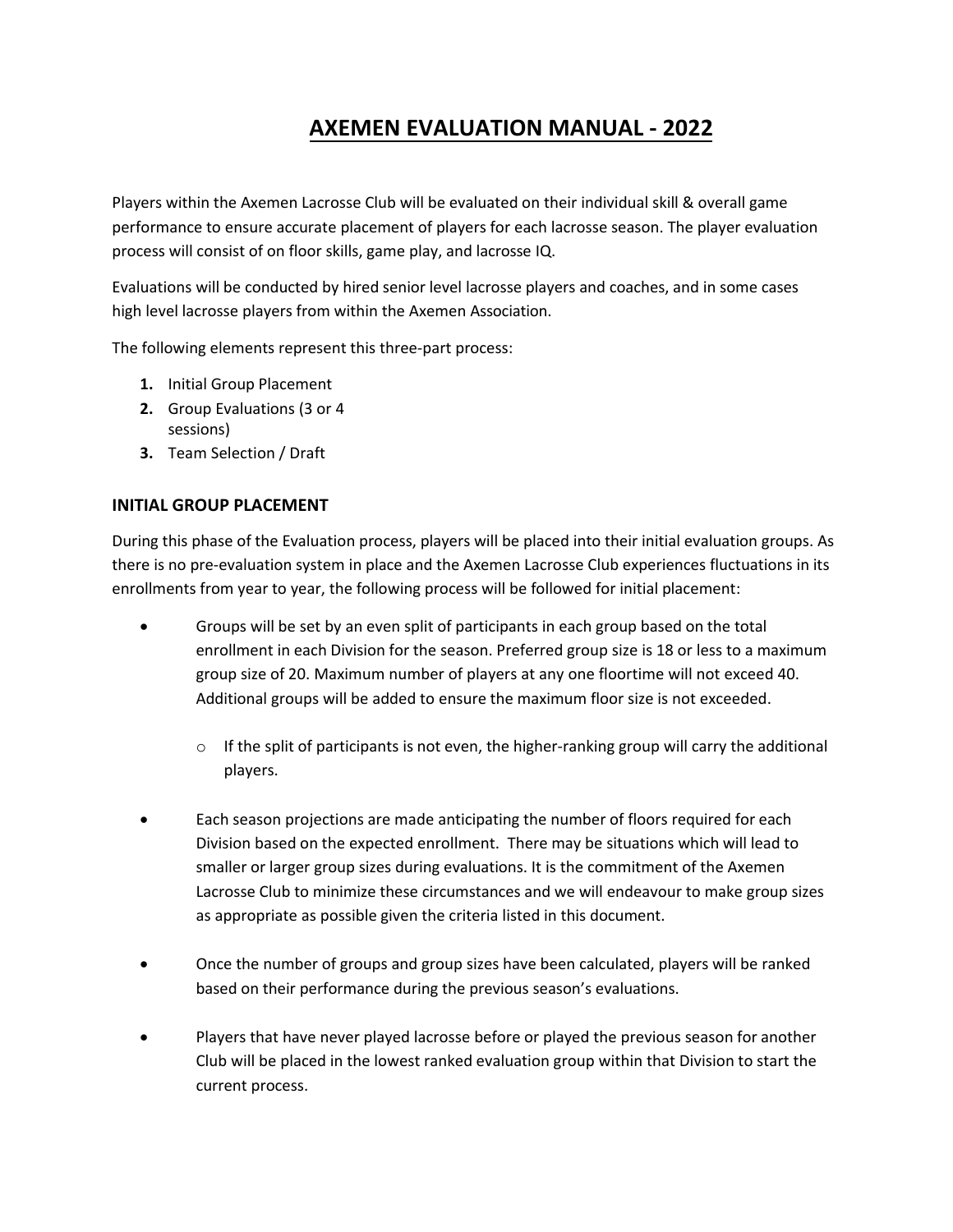• First day rankings are for initial placement only and will not be used to determine the final ranking for each player.

### **Group Construction Process**

Initial Groups will be comprised of 70% 2nd year players and 30% 1st year players based on the previous season's evaluation results.

If one set of players, either 1st years or 2nd years, is empty, the remaining spots for the Group will be filled entirely from the set of players remaining. This often occurs in the Group 3 as there tends to be less 2nd year players in any given season.

Once players have been placed, then the formal Evaluations process can begin.

# **GROUP EVALUATIONS**

**1.** During the Group Evaluations, both players and goalies will participate in the evaluation sessions (there are separate evaluators for goalies during the sessions). The player evaluators will rank players against other players in their group.

*Note:* Groups are formed prior to each evaluation session based on previous rankings. There is no mechanism in place to move players from group to group for floor balance due to unplanned absences. Players are ranked and evaluated against only their group on the floor (those wearing the same pinnie colour).

- **2.** During the evaluations all players in the group will participate in all drills as directed by the floor coach in charge of the session. During the drills each evaluator will rank the players from 1 - x with x being the number of players in the group, on the floor. The highest ranking player will be 1 and the lowest ranking player will be x, with x being the number of players in the group , on the floor.
- **3.** A minimum of 3 player evaluators and a minimum of 1 goalie evaluator per side will be conducting each evaluation session.
- **4.** Each player will be evaluated by identifying skills in the following areas: Offensive Skill, Defensive Skill, Hustle, and Lacrosse IQ. Evaluators will be ranking each player based on all four parameters. Evaluators will indicate specific strengths and/or specific weaknesses in players that support their ranking.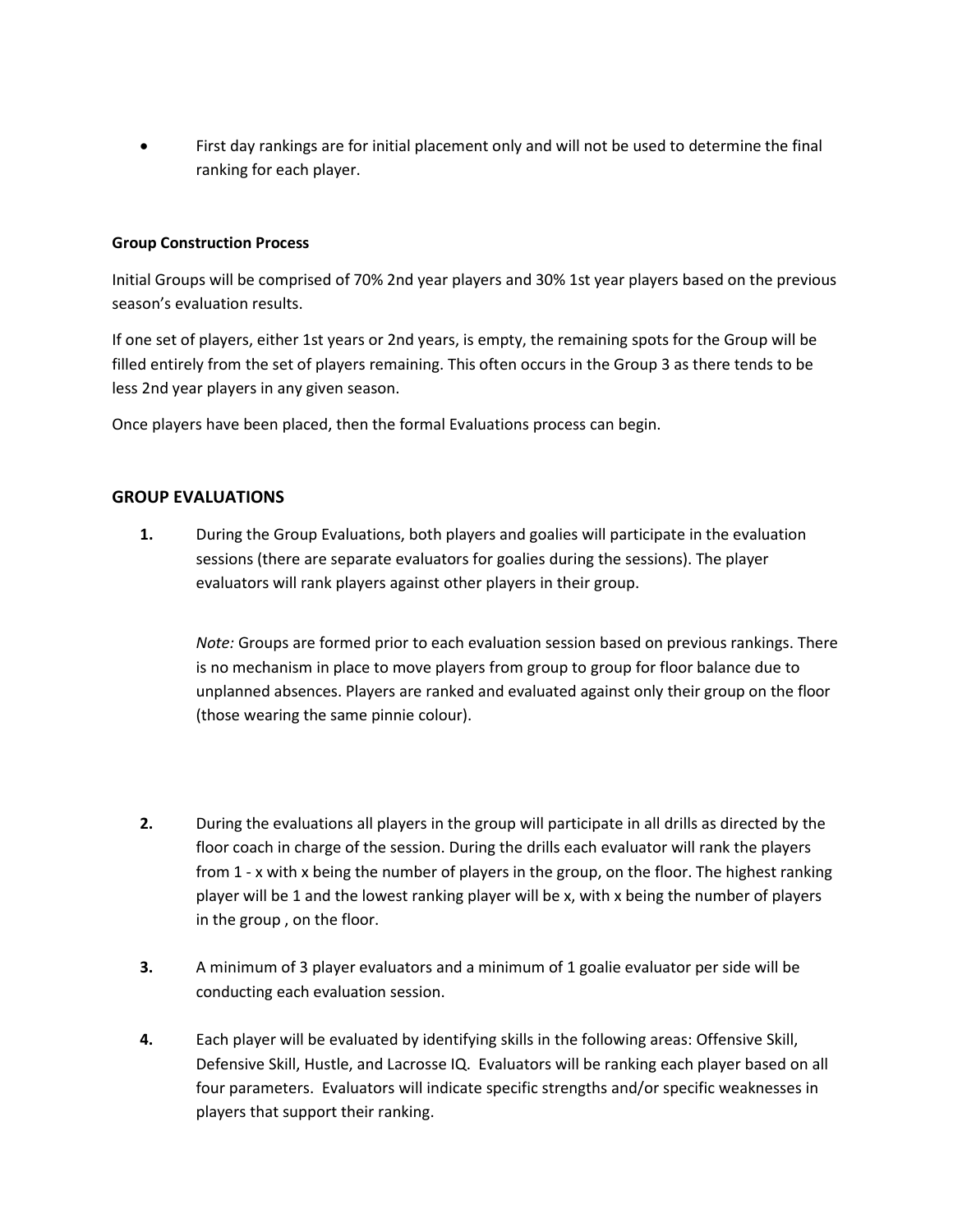- **5.** At the conclusion of each evaluation session, ranking sheets will be:
	- collected from the evaluators
	- checked for completeness and accuracy

After each ranking sheet is submitted it is checked multiple times:

# **Evaluations Committee > Executive Board> Evaluations Director> Evaluations Auditor**

Ranks will then be entered into the ranking software by the Evaluations Director and a ranking is generated for each player. Ties in rank will be broken by final rankings in the previous year's evaluation.

Rankings for the session are generated based on the calculated session results, recorded and saved.

# **6. Player Movement & Cut Lines for Each Group Evaluation**

Each player, based on the results of the group session, will be moved up/down/remain the same using the following as a guide:

- **a.** After the first Group Evaluation the lowest 33% of players will be moved down to the group below while the top 33% of the group below will be added to the higher group.
- **b.** After the second Group Evaluation the lowest 27% of players will be moved down to the group below while the top 27% of the group below will be added to the higher group.
- **c.** After the third Group Evaluation no players will be moved down but the top 22% of the group below will be added to the higher group.
- **d.** After cut line movement of players has been completed the next groupings are posted for the following evaluation session.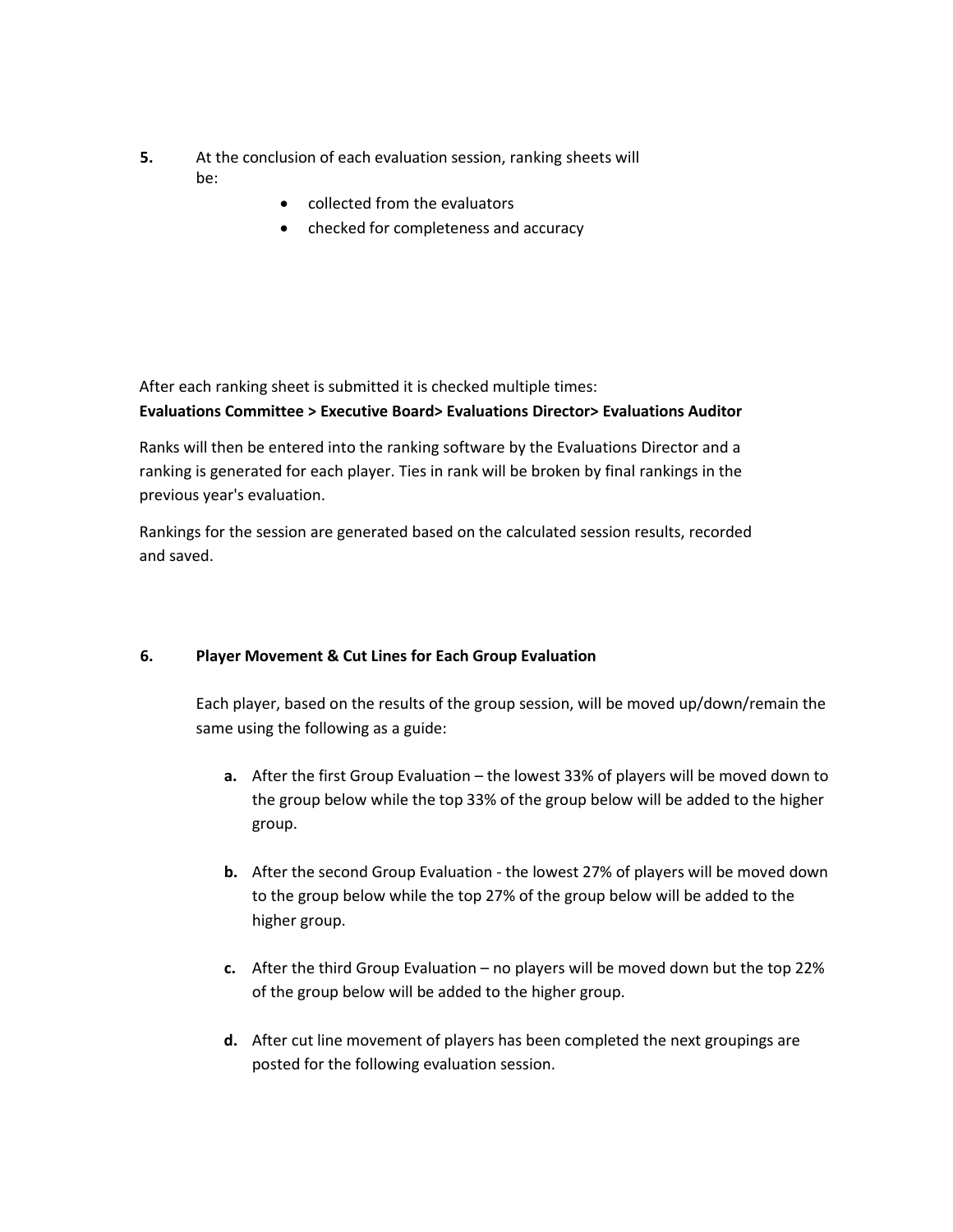During movements of cut line, the Executive Board member, the Evaluations Director and the Evaluations Auditor will all be present to ensure accuracy of movement and policy adherence.

At the conclusion of the final evaluation session, ranks from sessions 2, 3, and 4 are entered into the evaluation software and averaged. This will determine the final ranking for each player. First day rankings are only used to set initial groupings and will not factor into final rank.

### **Absenteeism**

Absenteeism during the group sessions will be handled in accordance with the current Axemen Lacrosse Club Absenteeism Policy. This policy outlines the process for excused & unexcused absences and the set score & linking processes.

If a player chooses to remove themselves from play during evaluations for injury, rest, or an equipment issue, the bench staff will endeavor to get the player back on the floor as soon as possible.

#### **Conduct during the Evaluation**

The on-floor coach has the right to approach/adjust the bench if he/she notices unfair or unsafe play.

If a player chooses to conduct themselves in a manner that breaches the current and accepted rules of lacrosse, the on-floor coach, may assess the following sanction during the evaluation process:

- **a.** If a player commits a major penalty which is deemed by the on-floor coach to have the potential or intent to injure another player, then the player committing the infraction will be removed from the floor immediately to the bench where they will sit out one (1) full rotation of the line up before being granted access to the floor again. This will be enforced by the coaches on the bench.
- **b.** If a player commits a major penalty which is deemed by the on-floor coach to have the potential or intent to injure another player for the second time, then the player committing the infraction will be removed from the floor immediately. Whatever score that player receives from the player evaluators will stand for that session.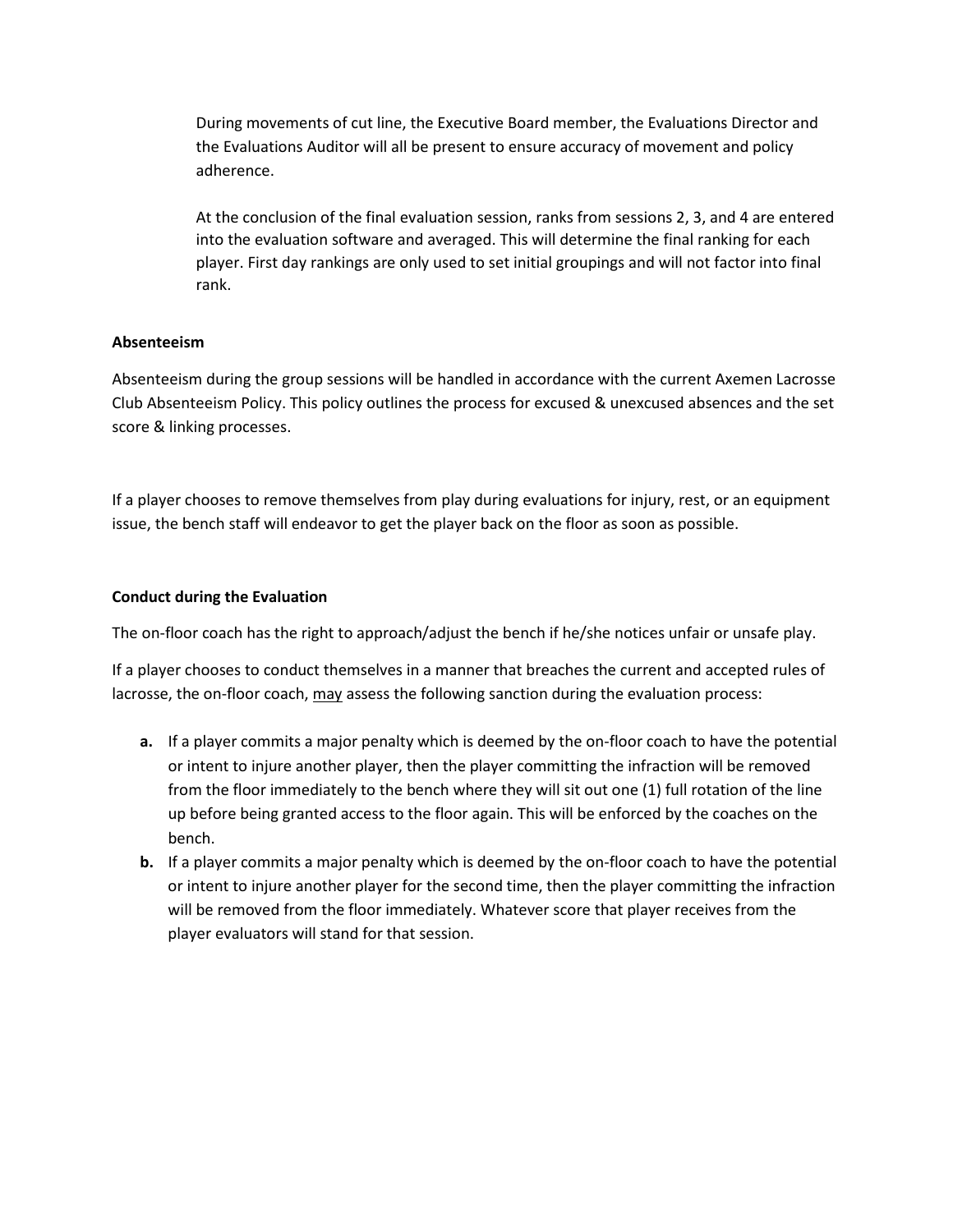# **TEAM SELECTION – PARITY TEAMS (6U, 8U)**

Teams will be created as follows:

- **a.** Each player will be given an overall rank based on evaluations.
- **b.** Based on rank, players will be "snaked" to form the number of teams in each Division. *Note: The number of teams will be dictated by enrollment in the Axemen Lacrosse Club at the registration cut-off and based on current policy of the parent organization, Calgary District Lacrosse Association policy.*
- **c.** Pure "snaking" of players will be done for all Divisions that do not have a designated goaltender.
- **d.** If goalies are designated in the Division being constructed (snaked), goaltenders will be placed first, and players placed second.
	- **i.** The highest-ranking goaltender will be placed with the next lowest ranking player in the process for team creation

Once teams have been created, then the process of movement of players can be undertaken based on the following criteria which is strictly adhered to:

- **a.** Coaches that have been selected (Head Coaches and Assistant Coaches) are marked on their child's draft card.
- **b.** Each player's shooting hand will be recorded on their draft card.
- **c.** Based on criteria in a & b, movement of the lowest ranking player of same handedness from both teams will be moved to ensure coaches are placed properly throughout the Division; to ensure every team has a coach.
- **d.** Next, floor balance is considered. The lowest ranking players between 2 teams that need to adjust floor balance will be moved to create balance between the 2 teams without moving players that have parents as coaches.
- **e.** Floor balance is only undertaken in the event the evaluation yields teams that do not have workable numbers of left and right-handed players.
- **f.** Finally, any potential and documented cases where parent/child groups cannot be on the same team (usually due to family or legal reasons), players will be moved to another team switching places with a player of similar skill (rank) and handedness.

The process of moving players at the team selection draft is recorded by the Executive Board Secretary in the player movement log. Player movement is directed by the VP of Programs and the Evaluations Director under the supervision of the Executive Board of the Axemen Lacrosse Club, the Evaluations Auditor, and the Division Coordinator for the Division of the teams being created.

Once teams have been balanced based on the player movement criteria, they are then finalized and forwarded to the Division Coordinators. The Division Coordinators will then inform the coaches and the Axemen Executive Director of the teams and will then be posted on the Axemen Website for players and parents to reference. This is done using the first name and first 3 letters of the last name.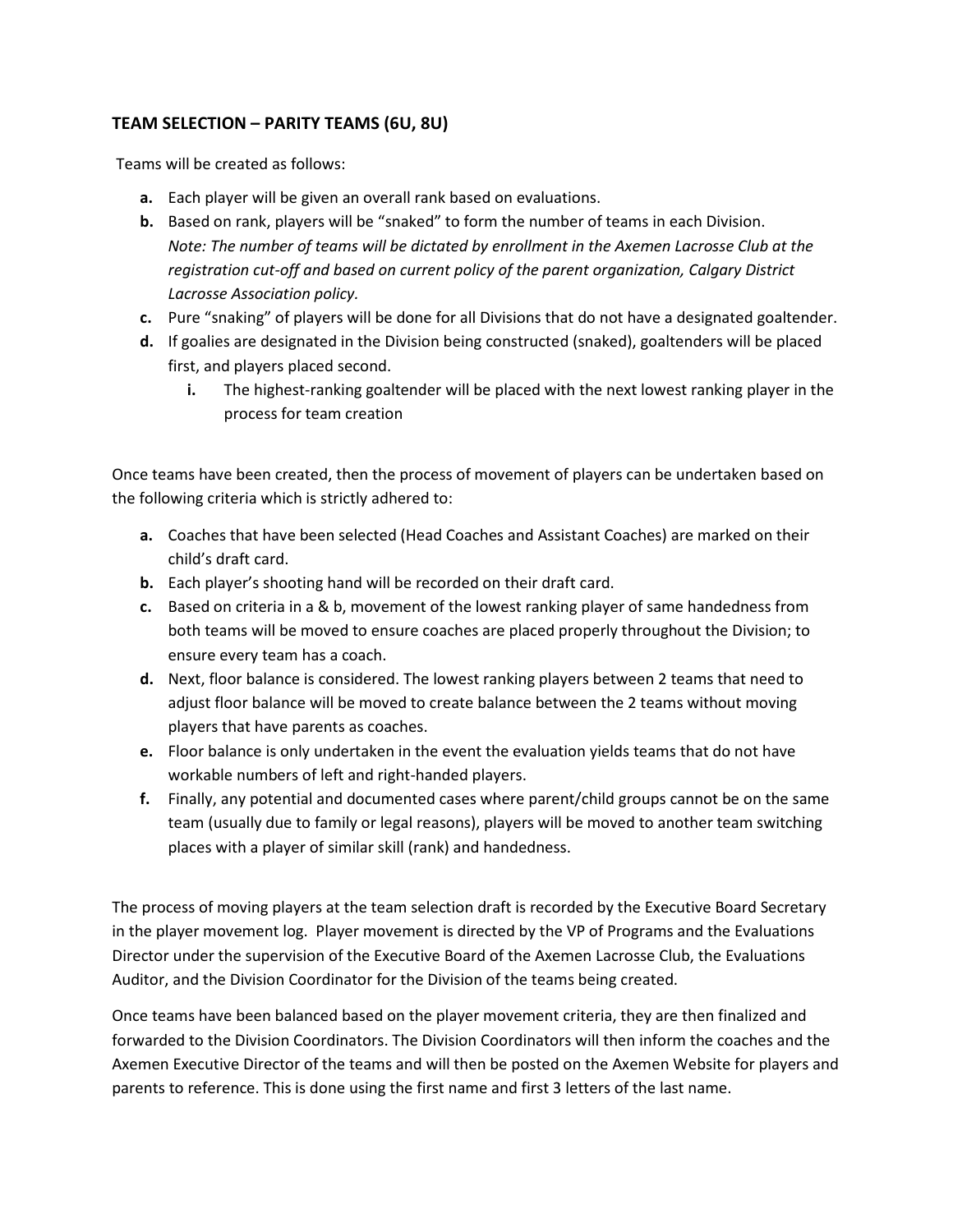# **TEAM SELECTION - NON-PARITY TEAMS (10U, 12U, 14U, 16U)**

Teams will be created as follows:

- **a.** Each player will be given an overall rank based on evaluations.
- **b.** Based on this rank, players will be placed on teams according to the number of teams the Axemen has in each classification within that Division. ('A', 'B', or 'C')
- **c.** *Note: The number of teams will be dictated by enrollment in the Axemen Lacrosse Club at the registration cut-off and based on current policy of the parent organization, Calgary District Lacrosse Association policy.*

### **'A' Level Teams will include:**

- The highest-ranking goaltender(s), based on the Goaltender Evaluation policy, and
- The highest-ranking players, no matter the handedness of these players.
- The Ideal situation would be to have up to 18 runners and 2 goalies. Final team sizes will be determined based on the number of children registered.
- If the Axemen are mandated under CDLA Tiering Policy to enter more than 1 team in the 'A' Division of any age group, the team structure will be the same as if we only have 1 team. The only change to the process is that the teams will be built by a 'snake' draft; same as in the B and C divisions.
- If the total number of players in the entire Division would dictate that all teams would need to have more than 16 players to fill their roster, then adjustments to the number of runner/players will be made by the VP Programs under the supervision of the Executive Board of the Axemen Lacrosse Club. This means that while the preferred team roster size is 16, there may be instance when the roster may be increased to meet the needs of the Division.

# **'B' & 'C' Level Teams will include:**

- The appropriate Goaltender(s), based on the Goaltender Evaluation policy, and
- The designated number of players to a maximum of 18 runners and 2 goalies (equitable distribution).
- The number of 'B' and 'C' level teams is directly related to the number of registered players the Axemen Lacrosse Club has for that Division.
- Once the number of players has been established to meet the requirements for the tier level, then players will be "snaked" into position with consideration given to which goaltender finished highest in the evaluation process.

Once teams have been created, then the process of player movement can be undertaken based on the following criteria which is strictly adhered to: